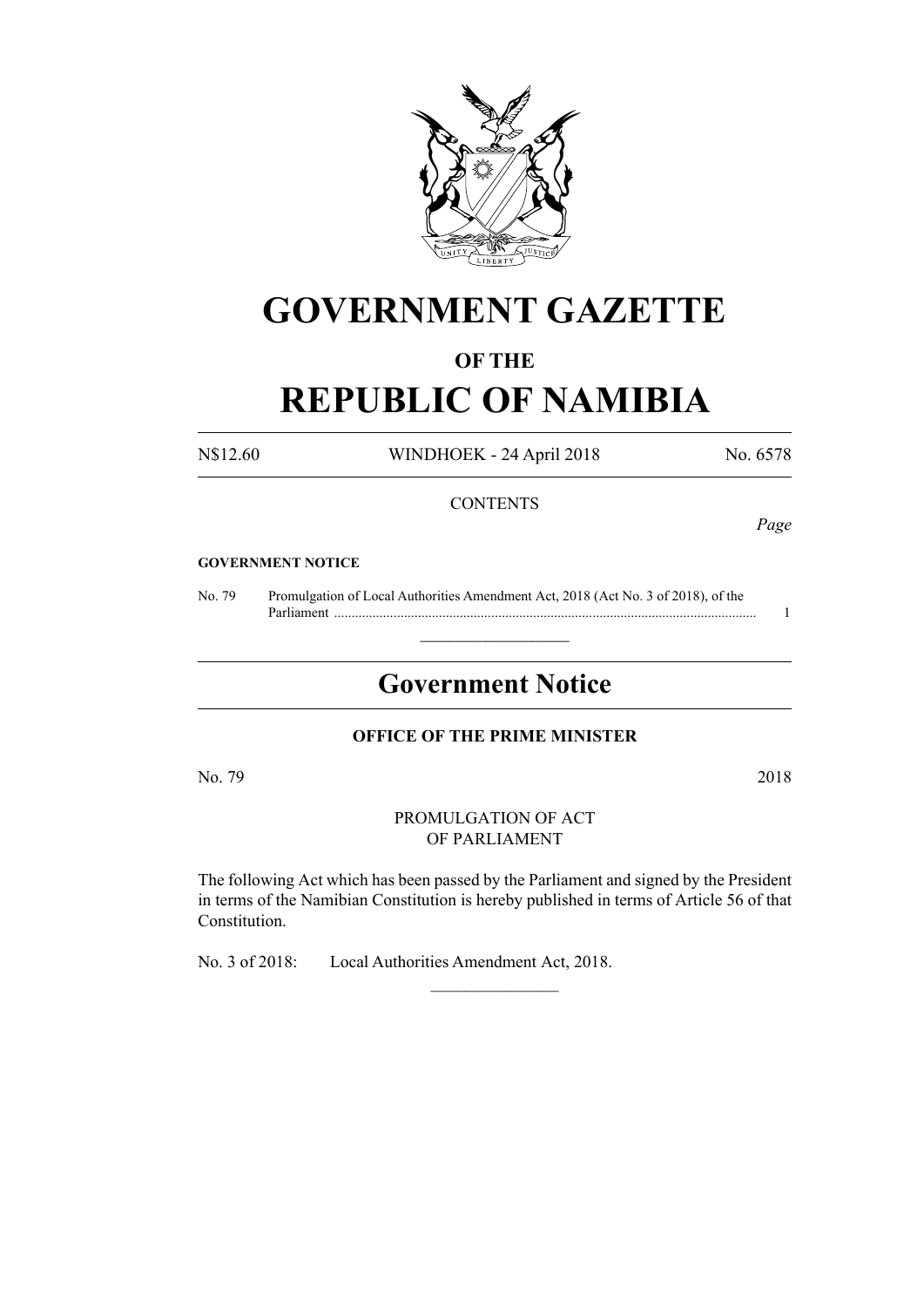| Act No. 3, 2018          |  | <b>LOCAL AUTHORITIES AMENDMENT ACT, 2018</b>                                          |  |
|--------------------------|--|---------------------------------------------------------------------------------------|--|
| <b>EXPLANATORY NOTE:</b> |  |                                                                                       |  |
|                          |  | Words underlined with a solid line indicate insertions in<br>existing provisions.     |  |
|                          |  | Words in bold type in square brackets indicate omissions<br>from existing provisions. |  |

### **ACT**

**To amend the Local Authorities Act, 1992, so as to substitute and insert certain definitions; to provide further requirements for election as members of local authority councils; to make the period of office of members of local authority councils more clear; to provide for additional sanctions in the case of members of local authority councils who contravene or fail to comply with any provisions of a code of conduct; to extend the circumstances under which a member of a local authority council shall vacate office; to subject payment of remuneration, allowances and other benefits of members of local authority councils to the maximum determined by the Minister; to subject the appointment and discharge of town clerks to the approval of the Minister; to further improve the delegation of powers of local authority councils; to improve on the procedure and conduct of disciplinary inquiry; to add certain functions to local authority councils relating to water works; to increase certain penalties; to improve the provision relating to an interim valuation of rateable properties; to extend the powers of a valuation court with regard to a valuation roll; to improve the procedure relating to the convening of public meetings; to provide for steps the Minister may take relating to the failure by a local authority council to exercise or perform its powers, functions and duties; to extend the powers of the Minister to make regulations; to replace the commencement provision to validate certain legal instruments; and to provide for incidental matters.**

*(Signed by the President on 21 November 2017)*

**BE IT ENACTED** as passed by the Parliament, and assented to by the President, of the Republic of Namibia as follows:

**Amendment of section 1 of Act No. 23 of 1992, as amended by section 1 of Act No. 24 of 2000, section 1 of Act No. 17 of 2002, section 39 of Act No. 7 of 2003, section 1 of Act No. 14 of 2004 and section 3 of Act No. 4 of 2006**

**1.** Section 1 of the Local Authorities Act, 1992 (*in this Act referred to as the "principal Act"*) is amended -

(a) by the insertion after the definition of "financial year" of the following definition:

"first time buyer" means a person who is not an owner of any other property in that particular local authority area;

(b) by the substitution for the definition of "immovable property" of the following definition: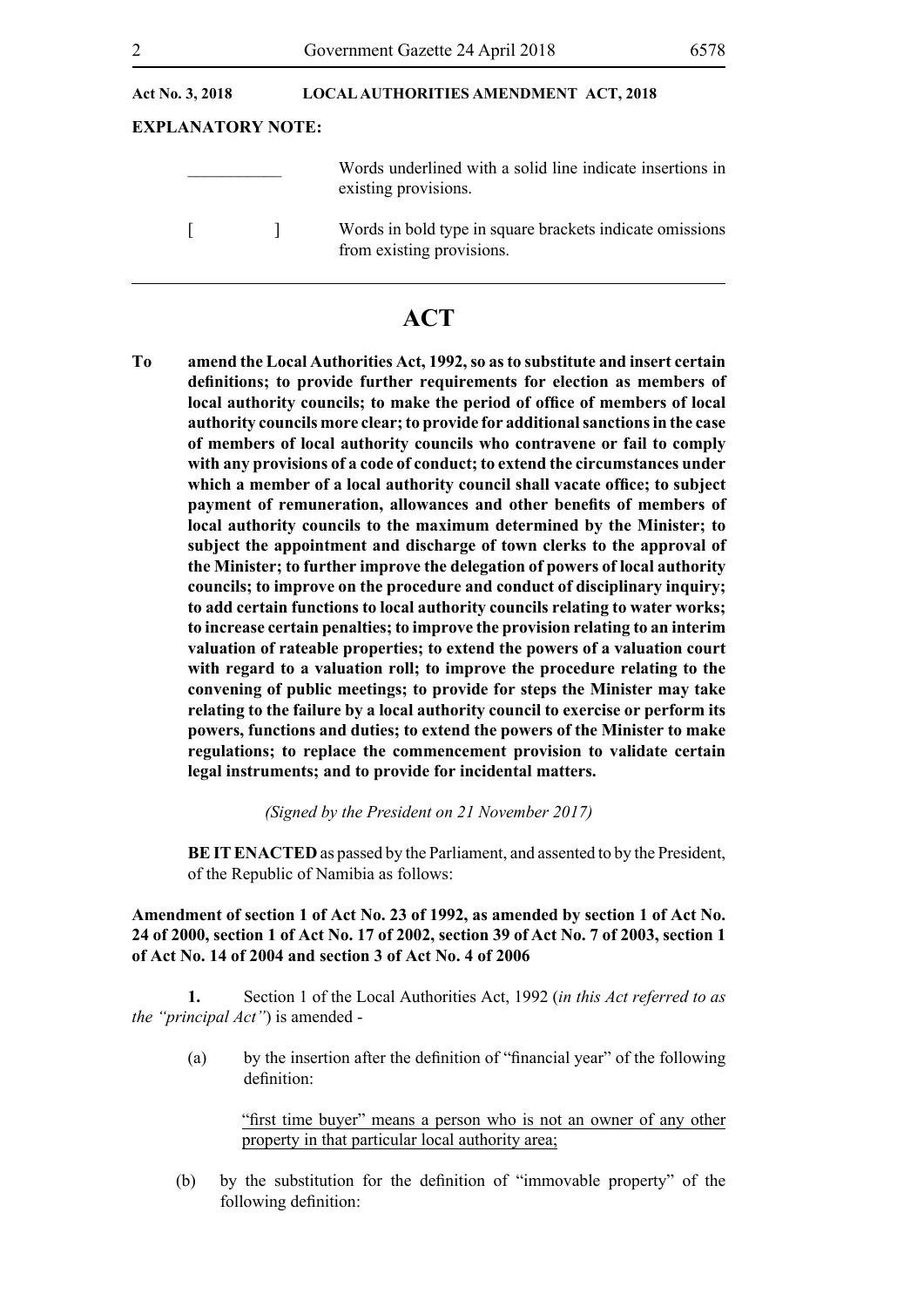"immovable property" means any land or any [**building**] improvement on such land, and includes land and a unit as defined in sections 1, 5 and 54 of the Sectional Title Act,  $2009$  (Act No. 2 of  $2009$ );";

(c) by the substitution for the definition of "improvement" of the following definition:

> "improvements", in relation to immovable property, shall, for purposes of Parts XIV and XV, [**not**] include storage tanks, but exclude any machinery or equipment, whether or not permanently fixed or attached to such immovable property;";

(d) by the substitution for the definition of "Minister" of the following definition:

> "Minister" means the Minister responsible for [**Regional and Local Government and Housing**] local government affairs;";

(e) by the substitution for the definition of "rateable property" of the following definition:

> "rateable property" means any immovable property situated within a local authority area, except any -

- (a) land of which the ownership and control vests in the Government of Namibia or a regional council and on which no buildings have been constructed or other improvements have been effected;
- (b) [**building**] fixed improvement, other than a dwelling, of which the ownership vests in the Government of Namibia or a regional council and which is [**not**] used or occupied for public purposes, including the land on which any such [**building**] fixed improvement is actually constructed and any other land actually occupied for purposes of such [**building**] fixed improvement;
- (c) immovable property used exclusively as
	- (i) a place of worship registered with a local authority on conditions prescribed by the Minister;
	- (ii) a school or hostel other than a school or hostel which has been established and is maintained and managed by any person for profit or gain whether directly or indirectly;
	- (iii) a library or museum which has been established and is maintained and managed by the State; or
	- (iv) a hospital, an institution as defined in section 1 of the Mental Health Act, 1973 (Act No. 18 of 1973), an institution for the care of juveniles or similar institution aided by the State or any charitable institution;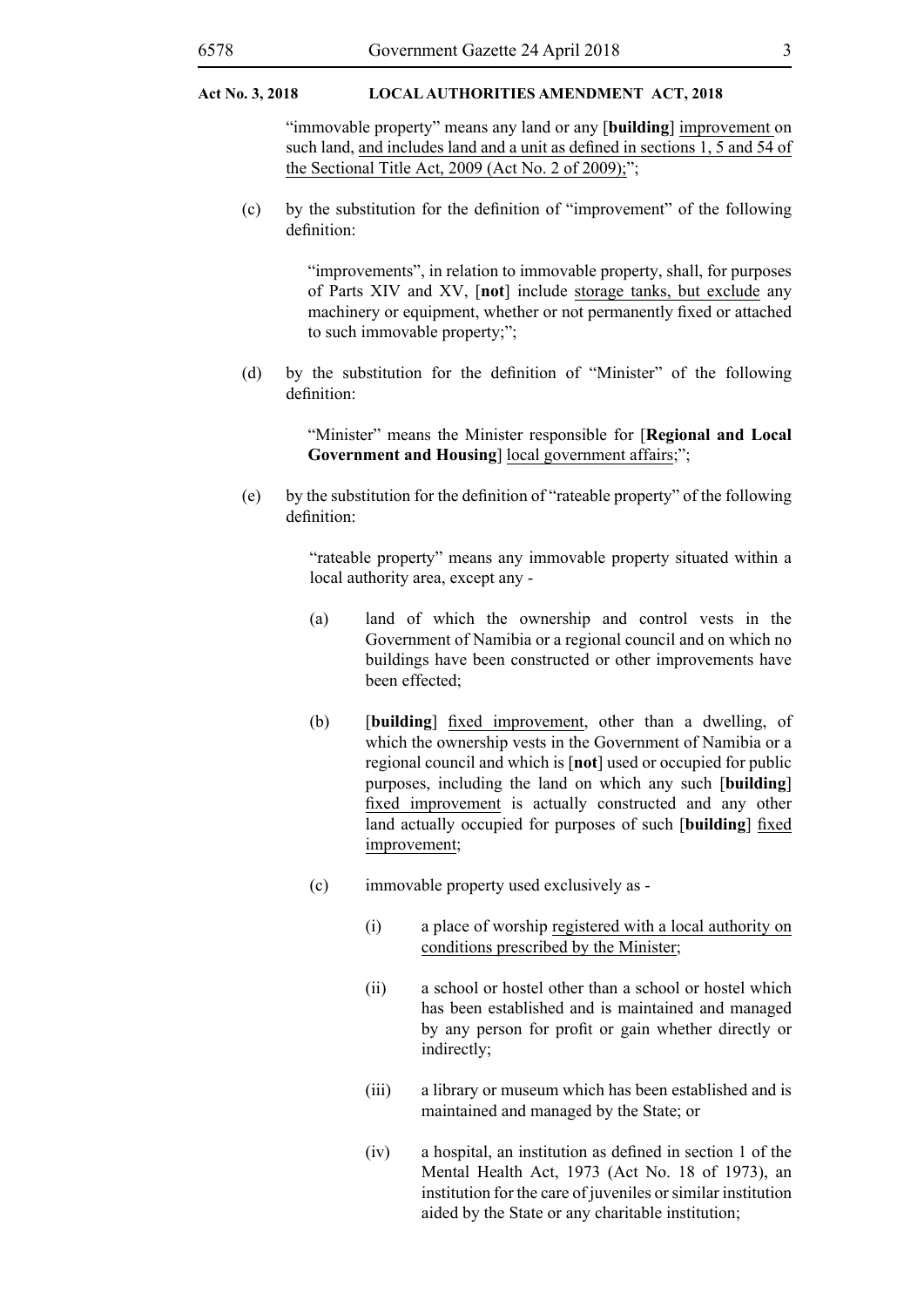- (d) any immovable property of which the ownership vests in a local authority council; or
- (e) any immovable property which has been, exempted from the payment of rates in terms of section 75 or any other law;"; and
- (f) by the substitution for the definition of "valuer" of the following definition:

"valuer" means a [**person appointed under section 67**] professional valuer as defined in section 1 of the Property Valuers Profession Act, 2012 (Act No. 7 of 2012).".

#### **Substitution of section 9 of Act No. 23 of 1992**

**2.** The principal Act is amended by the substitution for section 9 of the following section:

#### **"Periods of office of members of local authority councils**

**9.** A member of a local authority council shall, subject to the provisions of section 13(1), hold office as such a member -

- (a) from the date on which he or she is elected as such a member; and
- (b) until the date immediately before the date on which the next election under section 8 is held in respect of that local authority council [**subsequent to his or her elected election as a member of the local authority council**],

but shall remain in office until the new members have made and subscribed to the oath of office and assumed duties.".

#### **Amendment of section 10 of Act No. 23 of 1992, as amended by section 7 of Act No. 24 of 2000**

**3.** Section 10 of the principal Act is amended by the substitution for paragraph (a) of subsection (4) of the following paragraph:

- "(a) the application of a sanction, by way of -
	- (i) a suspension of the right to attend meetings of a local authority council or a management committee for a period not exceeding [**one month,**] 30 days;
	- (ii) the forfeiture of any allowance or other benefit or any allowance and any other benefit contemplated in section 18(1) for a period not exceeding 30 days against a member of a local authority council who contravenes or fails to comply with any provision of such code of conduct; or
	- (iii) the forfeiture or pro rata forfeiture of any allowance or other benefit or any allowance and any other benefit contemplated in section 18(1) for a failure to attend a scheduled local authority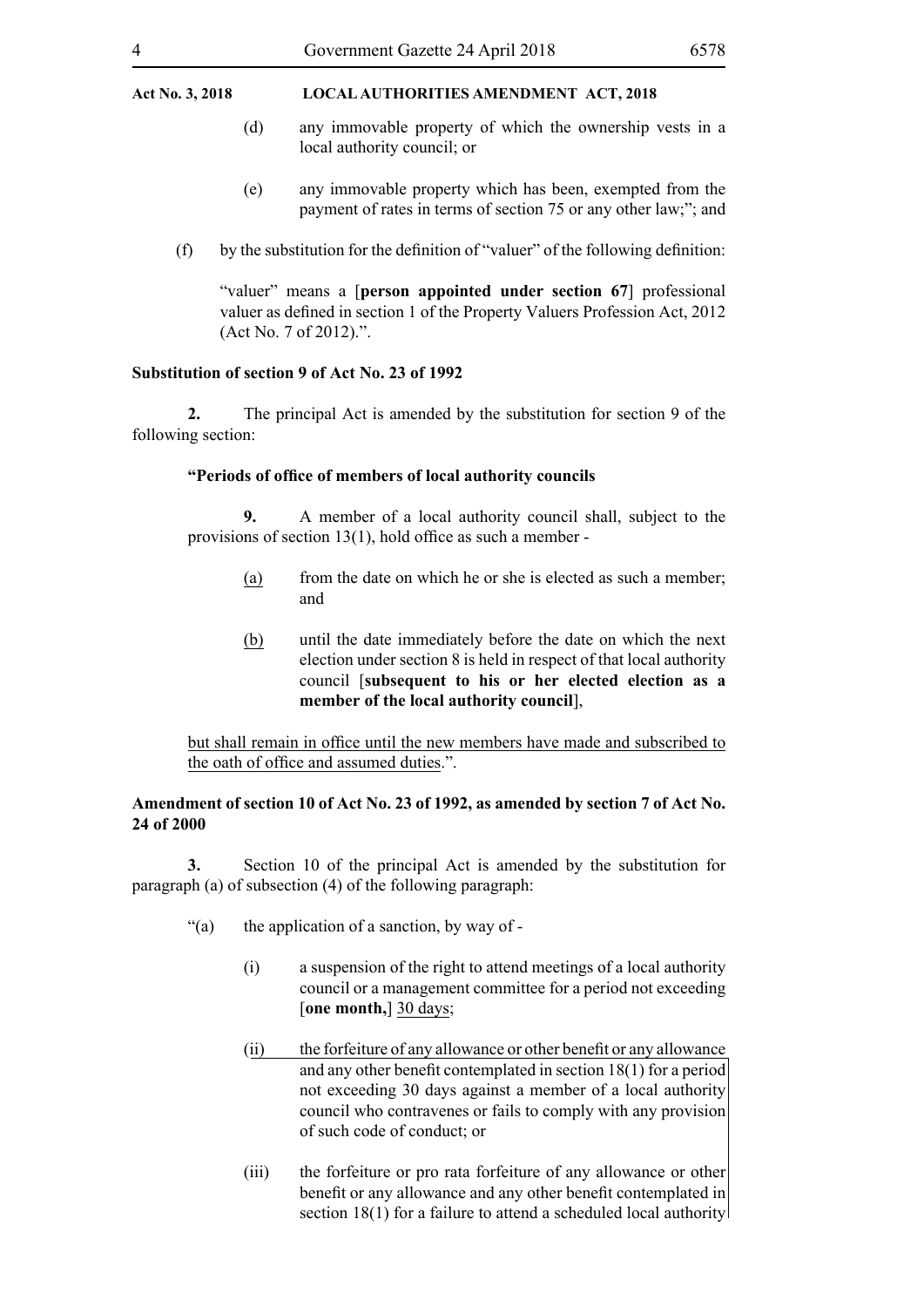council or management committee meetings without notice to the chairperson of council of the intended absence or without approval or condonation of such absence by the council or management committee; and".

#### **Amendment of section 13 of Act No. 23 of 1992, as amended by section 10 of Act No. 24 of 2000 and section 6 of Act No. 17 of 2002**

- **4.** Section 13 of the principal Act is amended -
- (a) by the substitution for paragraphs (f) and (g) of subsection (1) of the following paragraphs:
	- "(f) by notice in writing addressed [**and delivered**] to the chief executive officer, resigns as member of the local authority council; [**and**]
	- $(g)$  is withdrawn by the political party, association or organization which nominated him or her for election[**.**]; [**or**]
- (b) by the insertion of the following paragraph after paragraph  $(g)$ :
	- (h) ceases to reside or only temporarily resides within the local authority area after having been elected as member of such local authority council.".
- (c) by the insertion of the following section after subsection  $(1)$ :

"(1A) The Minister may suspend, by notice in writing, any member of a local authority council from office if, on the recommendation of the local authority council concerned and after having given such member an opportunity to be heard, the Minister is satisfied that -

- (a) an offence is being investigated against such member;
- (b) a contravention of any provision of a code of conduct prescribed under section 10(3) is being investigated against such member, and a member may be so suspended from office notwithstanding -
	- (i) any sanction prescribed by the code of conduct under section 10(4); or
	- (ii) the fact that such a sanction may in the particular case have been applied by the local authority council against the member for such contravention."; and
- (d) by the substitution for paragraph (a) of subsection (2) of the following paragraph:
	- "(a) The Minister may remove by notice in writing any member of a local authority council from office, if, on recommendation of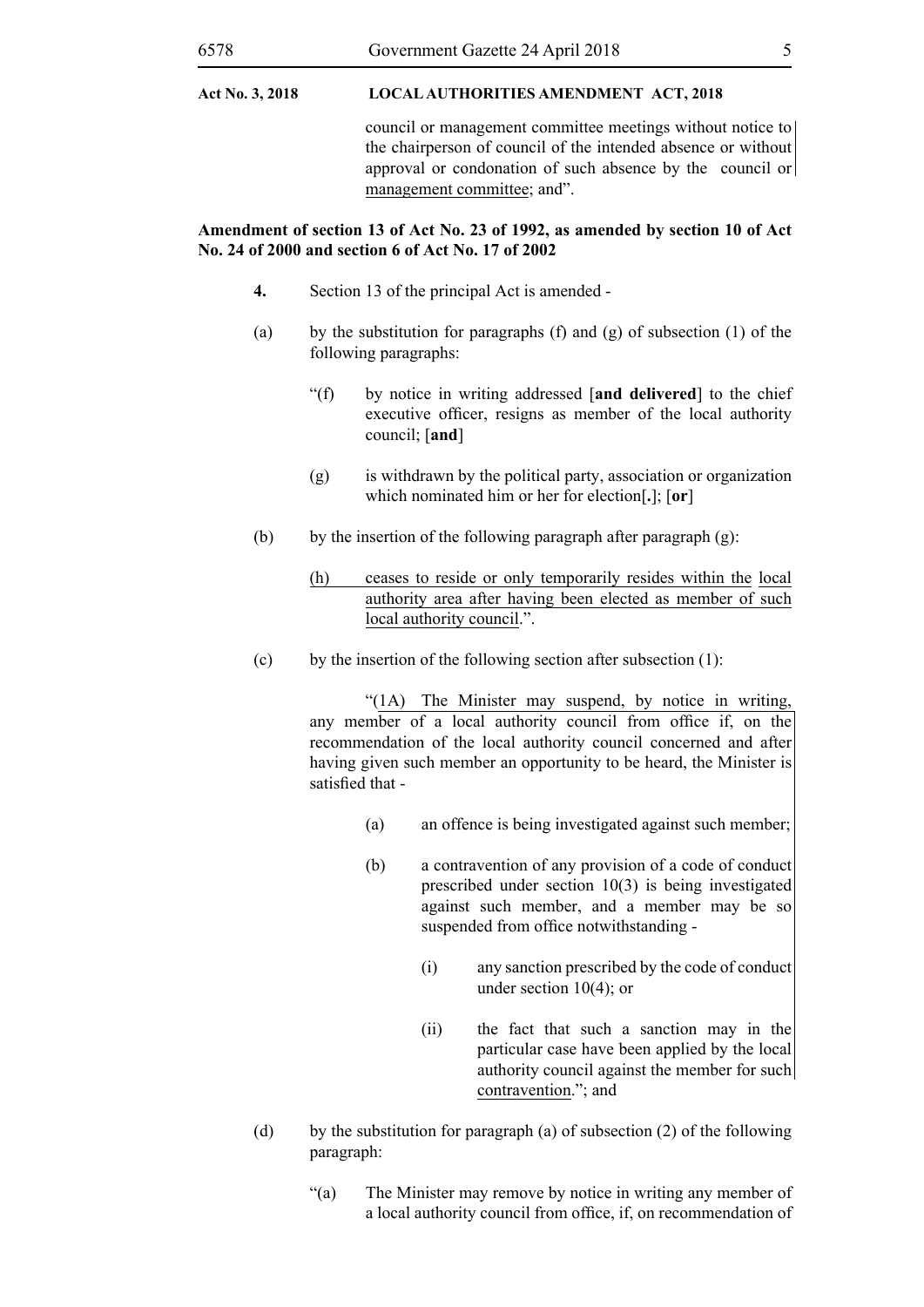the local authority council concerned [**and after having given such member an opportunity to be heard**,] the Minister is satisfied that such member is found guilty of an offence or a contravention of any provision of a code of conduct prescribed under section 10(3), and a member may be so removed from office notwithstanding -

- (i) any sanction prescribed by the code of conduct under section  $10(4)$ ; or
- (ii) the fact that such a sanction may in the particular case have been applied by the local authority council against the member for such contravention.".

#### **Amendment of section 18 of Act No. 23 of 1992**

**5.** Section 18 of the principal Act is amended by the substitution for subsections (1) and (2) of the following subsections:

 $\degree$ (1) Subject to subsection (2) and to such conditions as the Minister may impose, a municipal council, a town council or a village council may pay or provide to its members such remuneration, allowances and other benefits as the council may determine.

(2) Any remuneration, allowances or other benefits paid or provided by a municipal council, a town council or a village council in terms of subsection (1) may not exceed such remuneration, allowances or other benefits as the Minister may from time to time determine in respect of such council.".

#### **Amendment of section 27 of Act No. 23 of 1992, as amended by section 18 of Act No. 24 of 2000 and section 11 of Act No. 17 of 2002**

**6.** Section 27 of the principal Act is amended by the substitution for paragraph (a) of subsection (1) of the following paragraph:

- "(a) a municipal council or a town council on the recommendation of its management committee, or a village council, with the prior written approval of the Minister, shall appoint a person as the town clerk of such municipal council or town council, or the village secretary of such village council, who shall -
	- (i) in each case, be the chief executive officer of the local authority council; and
	- (ii) subject to the control and directions of the local authority council, be responsible for the carrying out of the decisions of the local authority council and for the administration of the affairs of the local authority council;".

#### **Amendment of section 29 of Act No. 23 of 1992, as amended by section 19 of Act No. 24 of 2000**

**7.** Section 29 of the principal Act is amended -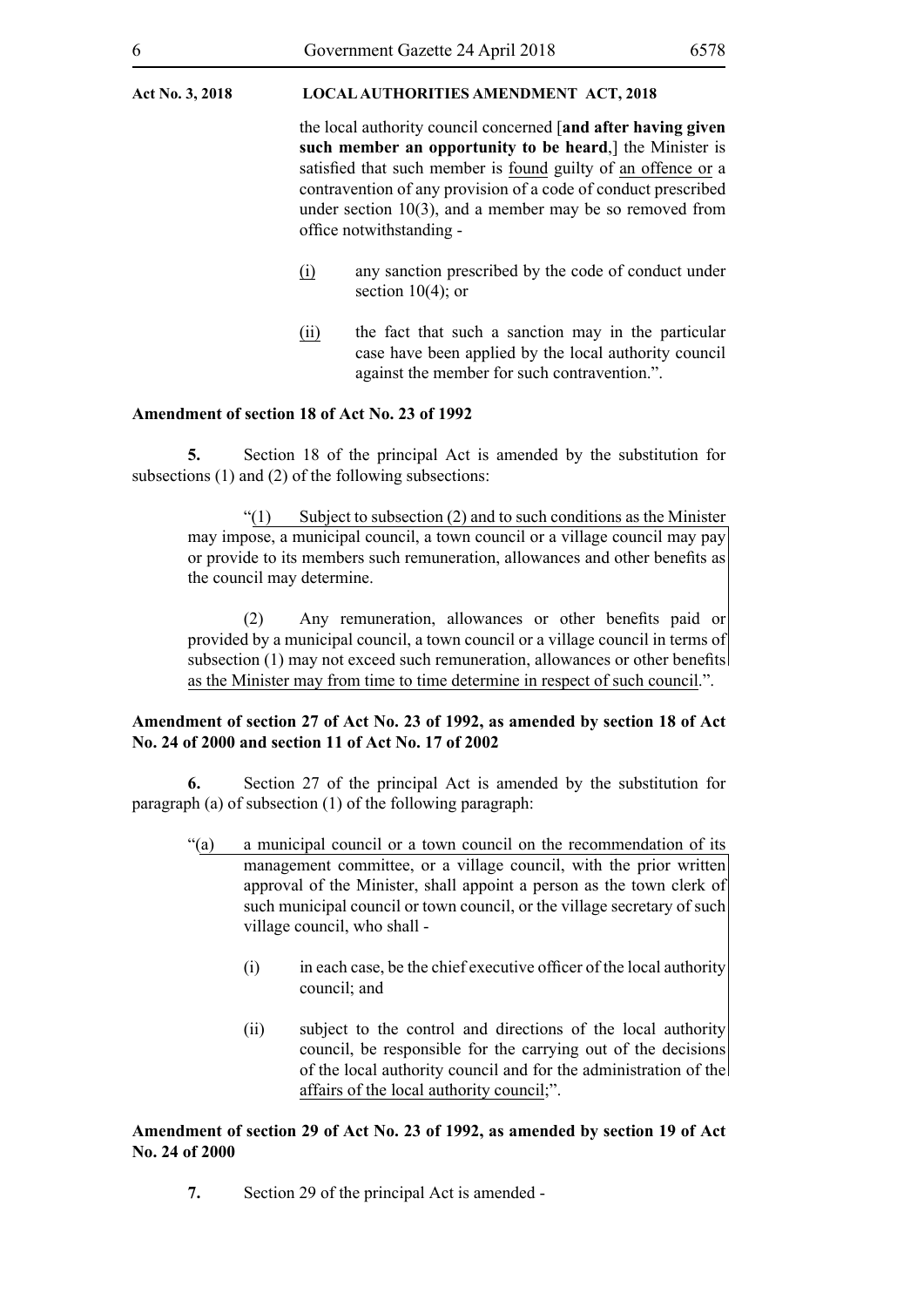- (a) by the substitution for paragraph (a) of subsection (1) of the following paragraph:
	- "(a) in the local authority council in the case of
		- (i) the chief executive officer, with the prior written approval of the Minister; or
		- (ii) a head of a department referred to in section 28 [**in the local authority council**];";
- (b) by the substitution for paragraph (a) of subsection  $(2)$  of the following paragraph:
	- "(a) A management committee or a village council may delegate the power conferred upon it by subsection  $(l)(b)$  or  $(c)$  or  $(5)(a)$ to the chief executive officer.";
- (c) by the substitution for paragraph (a) of subsection  $(5)$  of the following paragraph:
	- "(a) If a management committee or village council has reason to believe that any staff member in the service of the local authority council, other than the chief executive officer or a head of a department referred to in section 28, is unfit for his or her duties or is incapable of carrying out such duties efficiently, that management committee or village council shall designate a staff member or staff members in the service of the local authority council or a person or persons having knowledge and experience in labour law to inquire into such reasons.";
- (d) by the substitution for paragraphs (c) and (d) of subsection (5) of the following paragraphs:
	- " $(c)(i)$  If the staff member or staff members or person or persons conducting the inquiry has found that the staff member concerned is unfit for his or her duties or is incapable of carrying out such duties efficiently and, after affording the staff member concerned an opportunity to make representations in relation to any intended action to be taken against him or her, the staff member or person may recommend to the management committee or village council that -
		- (aa) the staff member be exonerated from the blame and that no further action be taken in the matter based on the same facts and, where applicable, recommend that the staff member be given an opportunity for training and skill development to improve his or her capacity in carrying out such duties efficiently;
		- (bb) the staff member be transferred to any other post; or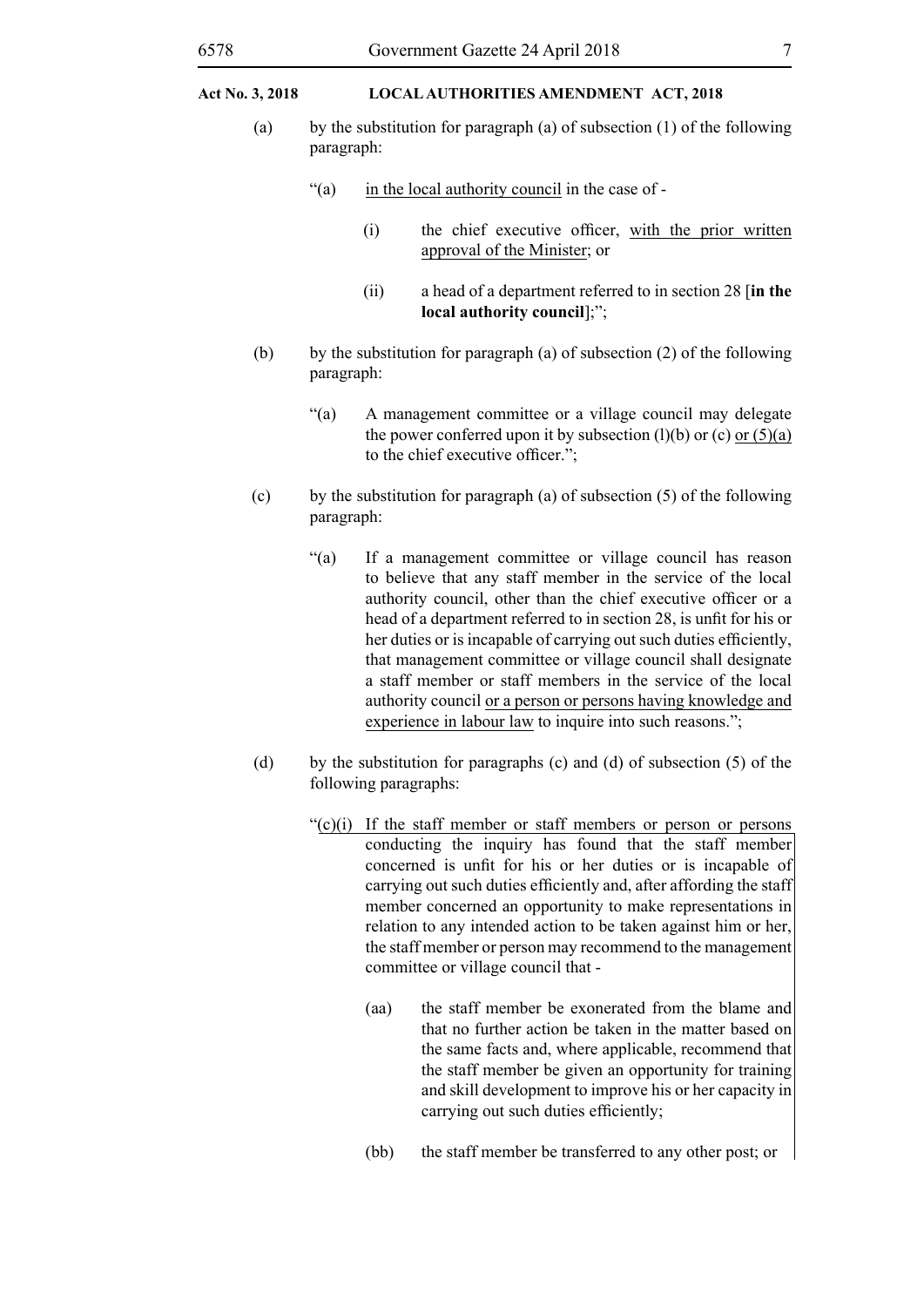- (cc) the remuneration or grade or both remuneration and grade of the staff member be reduced to a lower remuneration or grade; or
- (dd) the staff member be discharged from the service of the local authority council.
- (ii) At the conclusion of such inquiry, the staff member concerned shall be notified of the finding of the inquiry.
- (d)(i) If it has been found that the staff member concerned is unfit for his or her duties or is incapable of carrying out such duties efficiently, he or she shall have the right to appeal, within seven days as from the date on which he or she is notified, to the management committee or village council concerned against such finding or such action or both such finding and action.
- (ii) A staff member of a local authority council in respect of whom the management committee or the village council has decided to take any action contemplated in subparagraph (c)(i)(bb), (cc) or (dd), shall have the right to appeal -
	- (aa) in the case of a staff member of a municipal council or town council, to the municipal council or town council concerned;
	- (bb) in the case of a staff member of a village council, to the **Minister**
- (iii) The right of appeal referred to in subparagraph (ii) shall be against the finding or the action or both the finding and the action.
- (iv) At any appeal in terms of this subsection the appellant shall have the rights provided for in paragraph (b) with the exception of items (bb) and (cc) thereof.";
- (e) by the substitution for subsections (6) and (7) of the following subsections:

"(6) (a) When a [**an officer or employee**] staff member in the service of a local authority council is accused of misconduct, the chief executive officer or, if such [**officer**] staff member is employed in a department established under section 28, the head of the department or other [**officer in that department**] staff member designated for that purpose by the chief executive officer or such head may charge such [**officer or employee**] staff member in writing with such misconduct, and the charge shall contain or shall be accompanied by a direction calling upon the [**officer or employee**] staff member charged to deliver within a time period specified in the direction to a person so specified a written admission or denial of the charge and, if he or she so desires, a written explanation regarding the misconduct with which he or she is charged.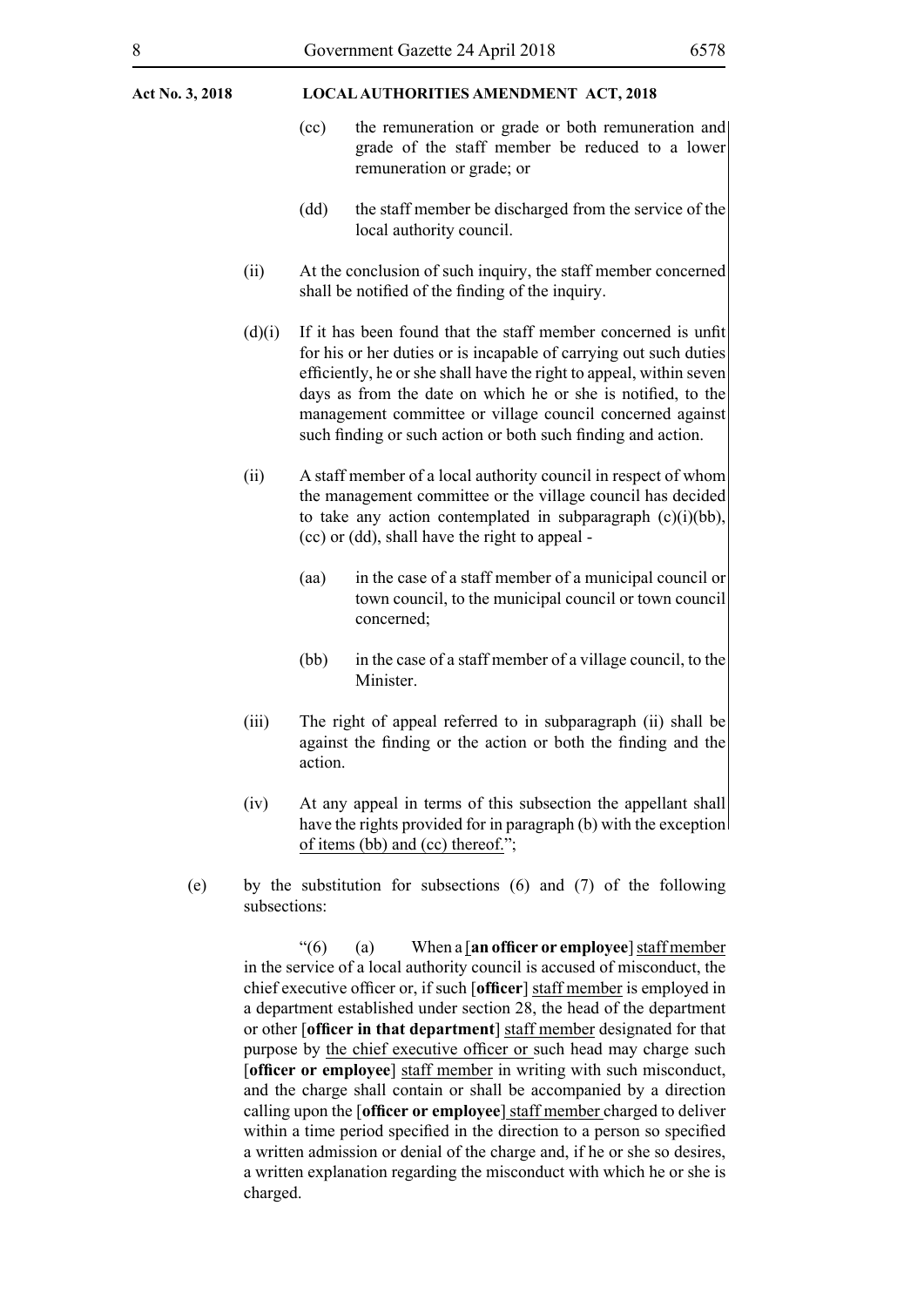- (b) A staff member may at any time before or after he or she has been charged under this subsection be suspended from duty on such conditions as may be prescribed in the rules referred to in section 27(1) (c), but a prior written approval of the Minister is required in the case of the chief executive officer.
- (c) If the [**officer or employee**] staff member charged admits that he or she is guilty of the charge, he or she shall be deemed to be guilty of misconduct as charged and he or she must be referred to the inquiry committee established under paragraph (d) to consider a recommendation as similarly set out in paragraph (f).
- (d) If he or she denies the charge or fails to comply with the direction contemplated in paragraph (a) or admitted the charge under paragraph (c), the management committee or the village council concerned, as the case may be, shall appoint a staff member in the service of the local authority council or a person or persons having knowledge and experience in labour law to inquire into the charge.
- (e) At an inquiry in terms of paragraph (d) the [**officer or employee**] staff member charged shall have the right -
	- (i) to be present at the inquiry, to be assisted or represented by any other person, to give evidence and, either personally or through a representative -
		- (aa) to be heard;
		- (bb) to call witnesses;
		- (cc) to cross-examine any person called as a witness in support of the charge;
		- (dd) to have access to documents produced in evidence.
- $(f)$  (i) If the staff member charged is found guilty of the charge by the staff member or staff members or person or persons conducting the inquiry, or if he or she admits that he or she is guilty of the charge, the staff member or staff members or person or persons conducting the enquiry shall, after affording the staff member concerned an opportunity to make representations in relation to any intended action to be taken against him or her, recommend to the management committee or village council concerned, as the case may be -
	- (aa) that no further action be taken in the matter;
	- (bb) that he or she be cautioned or reprimanded;
	- (cc) that he or she be transferred to any other post;
	- (dd) that his or her remuneration or grade or both his or her remuneration and grade be reduced to an extent recommended;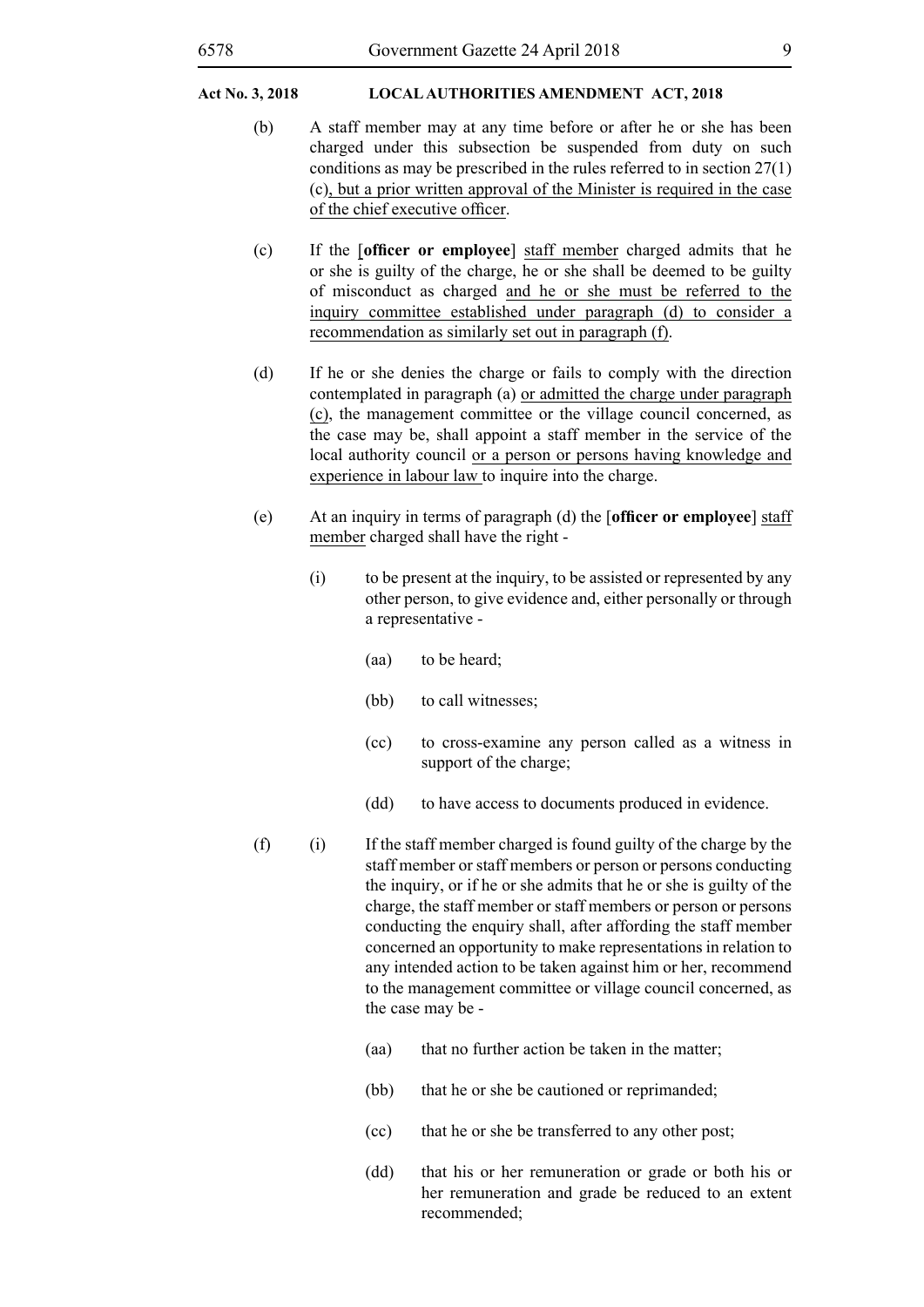- (ee) that any loss or damage occasioned by the misconduct be deducted, either as a single amount or in installments, from his or her salary, which recommendation, if accepted, either as recommended or as may have been amended by the management committee or village council, shall be deemed to be an order of court; or
- (ff) that he or she be discharged or called upon to resign from the service of the local authority council from a date to be fixed by the local authority council.
- (ii) At the conclusion of the inquiry the staff member charged shall be notified of the finding and the action of the staff member or staff members or person or persons conducting the inquiry.
- (g) (i) If the staff member charged has been found guilty he or she shall have the right to appeal, within seven days as from the date on which he or she is notified of the finding and the action, to the management committee or, in the case of a staff member of a village council, to the village council concerned, as the case may be, against such finding or action or against both such finding and action.
	- (ii) The management committee or village council concerned, as the case may be, having regard to the documents relating to the finding, take such action as it may, with due regard to such recommendations, deems to be fair and equitable.
- (gA) (i) The staff member concerned shall have the right to appeal, within seven days from the date on which he or she is notified of the finding and the action contemplated in paragraph  $(g)(ii)$ against such finding or action or against both such finding and action.
	- (ii) The right of appeal referred to in subparagraph (i) shall -
		- (aa) in the case of a staff member of a municipal council or town council, be to the municipal council or town council concerned;
		- (bb) in the case of a staff member of a village council, be to the Minister.
- (gB) At any appeal in terms of this subsection the appellant shall have the rights provided for in paragraph (b), with the exceptions of items (aa), (bb) and (cc) thereof.

(7) At any inquiry in terms of subsection (5)(a) or subsection (6)(d) for the misconduct of a staff member charged in terms of subsection (6)(a), the local authority may appoint a legal practitioner enrolled under the Legal Practitioners Act, 1995 (Act No. 15 of 1995), to hold the inquiry, and the guidelines issued under the Labour Act, 2007 (Act No. 11 of 2007) shall be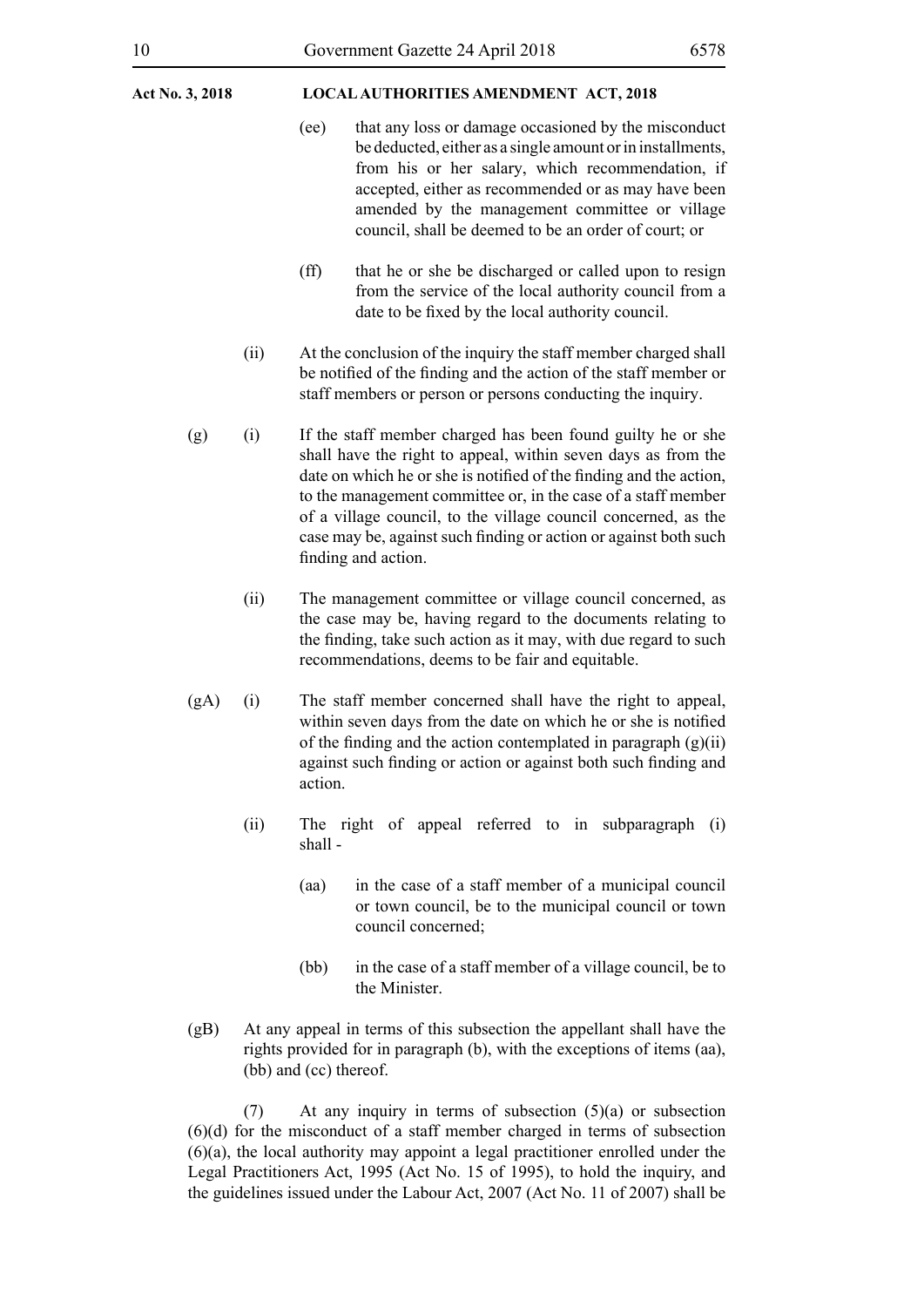taken into account to determine if legal representation is to be permitted at an inquiry.".

#### **Amendment of section 30, as amended by section 21 of Act No. 24 of 2000, Act No. 17 of 2002 and Act No. 14 of 2004**

**8.** Section 30 of the principal Act is amended by the substitution for paragraph (t) of subsection (1) of the following paragraph:

#### "(t) subject to the provisions of part XIII, to -

- (i) hire or otherwise acquire, with the prior written approval of the Minister and subject to such conditions, if any, as may be determined by him or her, any immovable property or right therein;
- (ii) buy or acquire, with the prior written approval of the Minister and subject to such conditions, if any, as may be determined by him or her, immovable property or any right in respect of immovable property for any purpose connected with the powers, duties or functions of such local authority council; or
- (iii) sell, let, hypothecate or otherwise dispose of or encumber any such immovable property, with the prior written approval of the Minister and subject to such conditions if any, as may be determined by him or her, any immovable property and subject thereto that the Minister may determine the method of sale, excluding a sale by auction, letting or hypothecation to be applied by a local authority council in respect of the immovable property.".

#### **Amendment of section 31 of Act No. 23 of 1992, as amended by section 21 of Act No. 24 of 2000**

**9.** Section 31 of the principal Act is amended by the insertion after paragraph (d) of subsection (1) of the following paragraph:

#### "(dA) to appoint, suspend or discharge a chief executive officer or a head of a department referred to in section 28; or".

#### **Amendment of section 34 of Act No. 23 of 1992, as amended by section 23 of Act No. 24 of 2000**

**10.** Section 34 of the principal Act is amended by the substitution for paragraph (f) of subsection (1) of the following paragraph:

"(f) generally perform or carry out any other function, including the prohibition, restriction, regulation and control of the sinking, maintenance or use of boreholes or wells, which is necessary for, or conducive to, the power of supplying water to the residents in its area.".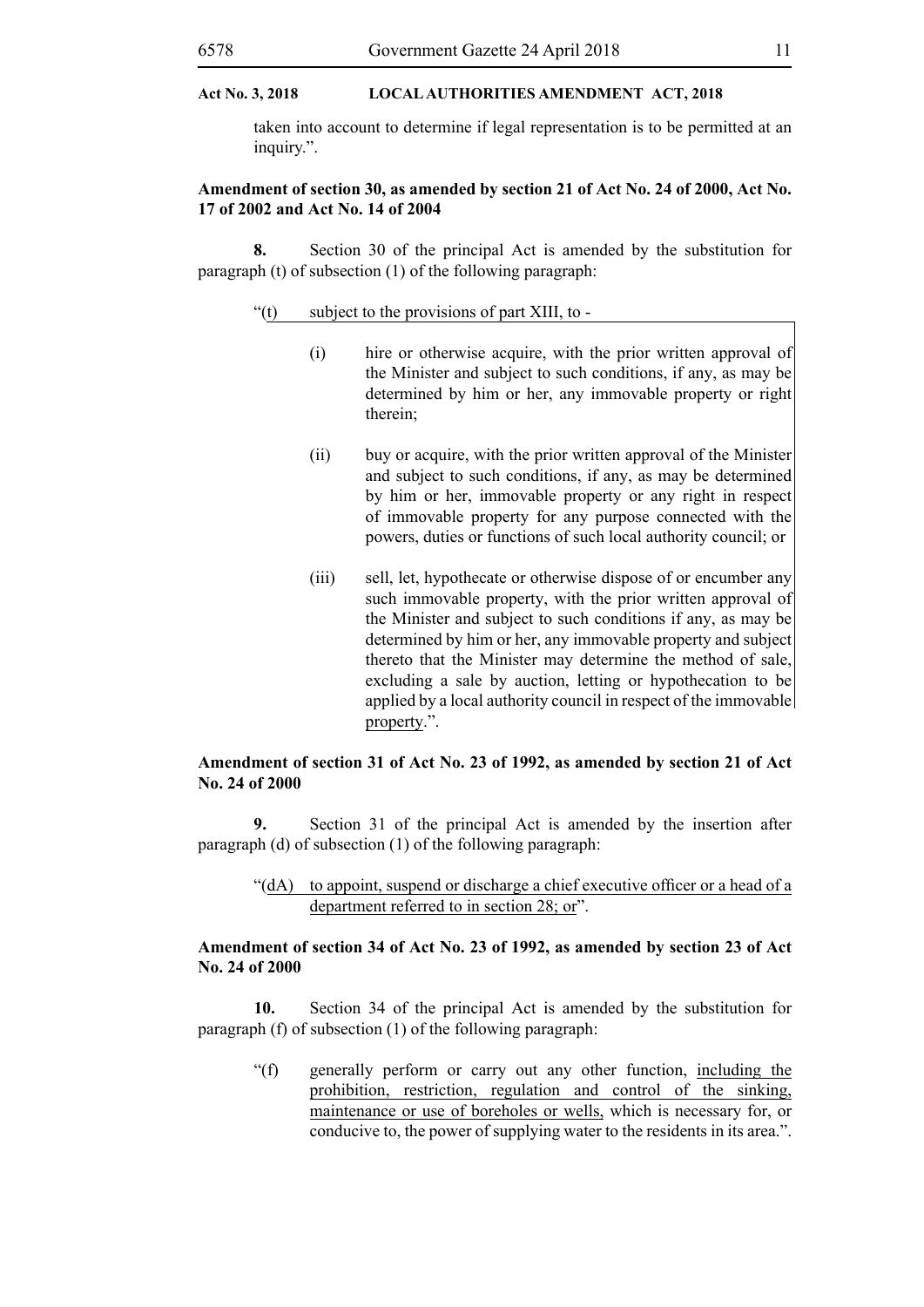#### **Amendment of section 37 of Act No. 23 of 1992, as amended by section 25 of Act No. 24 of 2000**

**11.** Section 37 of the principal Act is amended by the substitution for the closing sentence after paragraph (d) of subsection (1) of the following closing sentence:

"shall be guilty of an offence and on conviction liable to a fine not exceeding [**N\$2 000**] N\$10 000 or to imprisonment for a period not exceeding [**six months**] two years or to both such fine and such imprisonment but in the case of a continuing offence an additional fine not exceeding N\$500 for every day upon which the contravention continues to be imposed.".

#### **Amendment of section 44 of Act No. 23 of 1992**

**12.** Section 44 of the principal Act is amended by the substitution for the closing sentence after paragraph  $(g)$  of subsection (1) of the following closing sentence:

"shall be guilty of an offence and on conviction liable to a fine not exceeding [**N\$2 000**] N\$5 000 or to imprisonment for a period not exceeding [**six]**  12 months or to both such fine and such imprisonment, but in the case of a continuing offence an additional fine not exceeding N\$500 for every day upon which the contravention continues.".

#### **Amendment of section 47 of Act No. 23 of 1992**

**13.** Section 47 of the principal Act is amended by the substitution for the closing sentence after paragraph (b) of the following closing sentence:

"shall be guilty of an offence and on conviction liable to a fine not exceeding [**N\$2 000**] N\$5 000 or to imprisonment for a period not exceeding [**six]**  12 months or to both such fine and such imprisonment, but in the case of a continuing offence an additional fine not exceeding N\$500 for every day upon which the contravention continues.".

#### **Amendment of section 50 of Act No. 23 of 1992, as amended by section 27 of Act No. 24 of 2000**

**14.** Section 50 of the principal Act is amended by the substitution for subsection (6) of the following subsection:

"(6) Any person who uses a public place or street or any portion thereof that has been temporarily or permanently closed or diverted in terms of subsection (1) shall be guilty of an offence and on conviction be liable to a fine not exceeding [**N\$2 000**] N\$5 000 or to imprisonment for a period not exceeding [**six]** 12 months or to both such fine and such imprisonment, but in the case of a continuing offence an additional fine not exceeding N\$500 for every day upon which the contravention continues.".

#### **Amendment of section 51 of Act No. 23 of 1992**

**15.** Section 51 of the principal Act is amended by the substitution for the words following paragraph (c) of subsection (1) of the following words: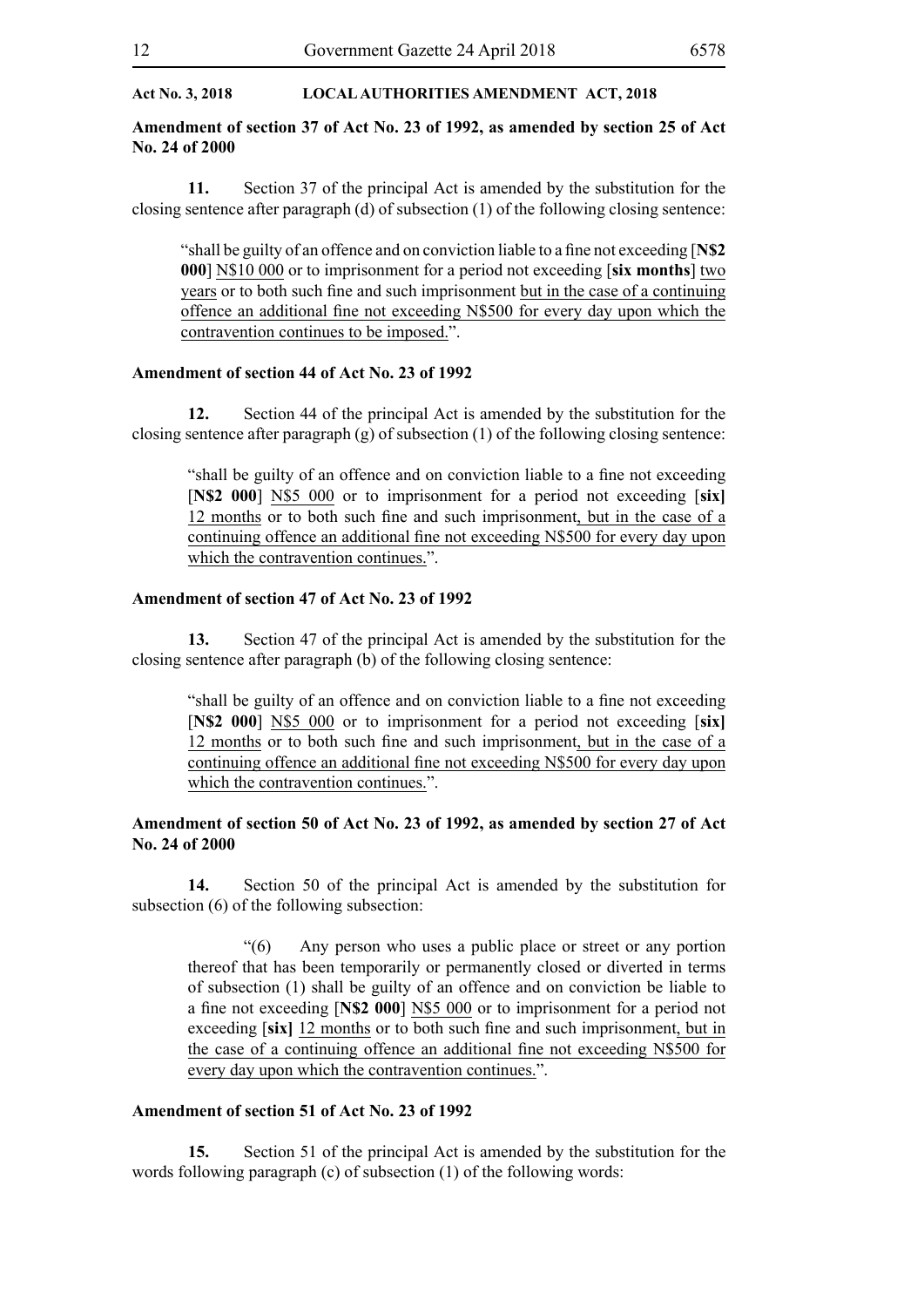"shall be guilty of an offence and on conviction liable to a fine not exceeding [**N\$2 000**] N\$5 000 or to imprisonment for a period not exceeding [**six]**  12 months or to both such fine and such imprisonment, but in the case of a continuing offence an additional fine not exceeding N\$500 for every day upon which the contravention continues.".

#### **Amendment of section 55 of Act No. 23 of 1992**

**16.** Section 55 of the principal Act is amended by the substitution for the closing sentence after paragraph (c) of subsection (1) of the following closing sentence:

"shall be guilty of an offence and on conviction liable to a fine not exceeding [**N\$2 000**] N\$5 000 or to imprisonment for a period not exceeding [**six**] 12 months or to both such fine and such imprisonment, but in the case of a continuing offence an additional fine not exceeding N\$500 for every day upon which the contravention continues.".

#### **Amendment of section 63 of Act No. 23 of 1992, as amended by section 29 of Act No. 24 of 2000**

- **17.** Section 63 of the principal Act is amended:
- (a) by the substitution for the introductory sentence and paragraph (a) of subsection (1) of the following sentence and paragraph:

"(1) [**Notwithstanding the provisions of section 30(1)(t), but**] Subject to subsections (2) and (3) and section  $30(1)(t)(iii)$  and (3) (c), the approval of the Minister is not required in relation to -"

- (a) the letting of immovable property other than townlands or any portion of such townlands by any local authority council for a period not exceeding [**one year**] 12 months;";
- (b) by the deletion of paragraph (b) of subsection  $(1)$ ; and
- (c) by the substitution for the introductory sentence of subsection (2) of the following introductory sentence:

"[**A local authority council referred to in paragraph (b) of subsection (1)**] A local authority council shall, before any immovable property [**so referred to**] is sold, disposed of, or let, hypothecated or otherwise encumbered, whether by way of [**public auction or**] tender or private transaction, first consult the Minister on its intention to so sell, dispose of or let, hypothecate or otherwise encumber such property, and after having consulted with the Minister, on such conditions as approved by the Minister, cause a notice to be published in at least two newspapers circulating in its area on one occasion in a week for two consecutive weeks -

(d) by the substitution for paragraph (c) of subsection (3) of the following paragraph: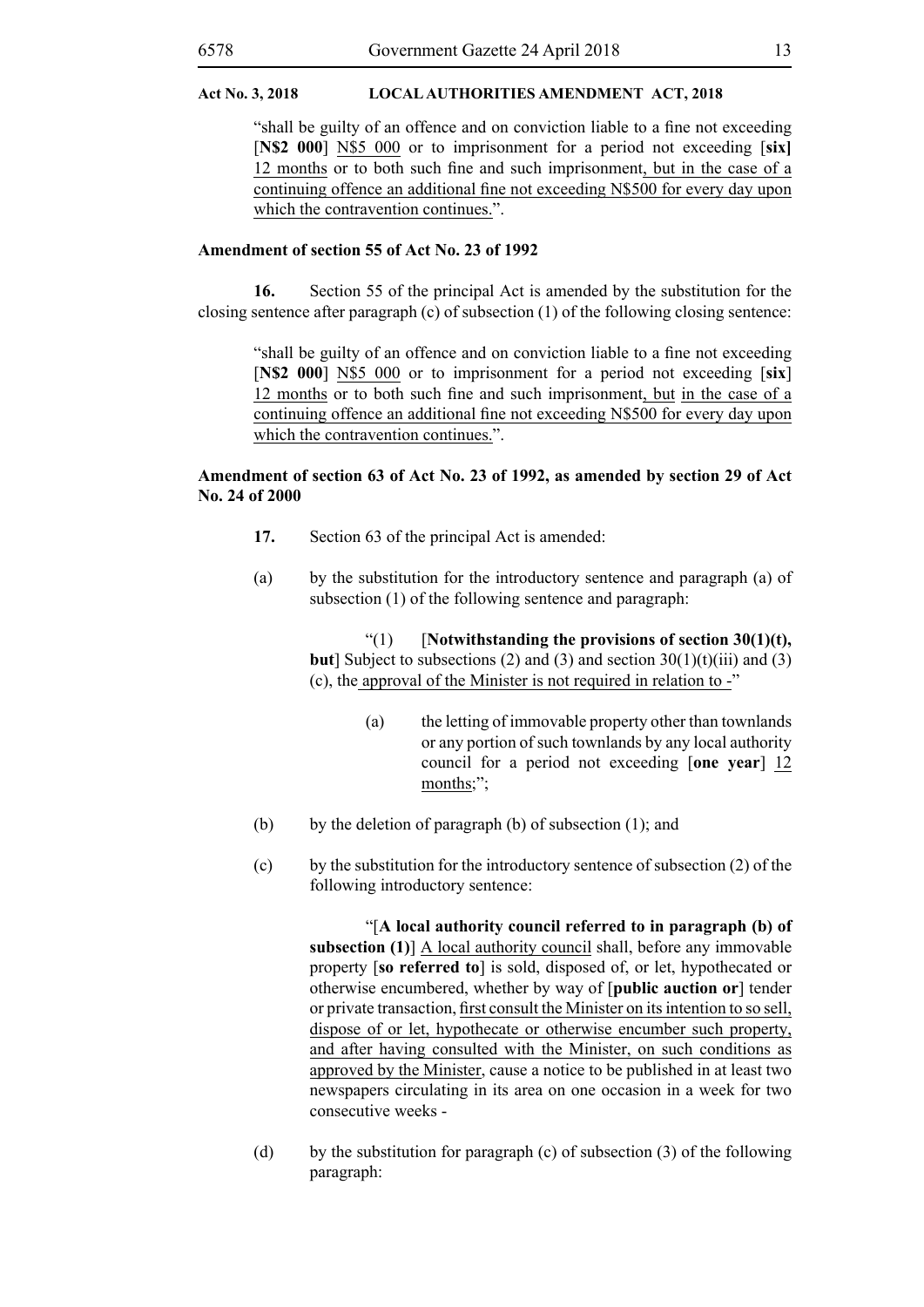"(c) The Minister may grant or refuse to grant his or her approval contemplated in paragraph (b)(ii) or may direct the immovable property in question to be sold, disposed of, let, hypothecated or otherwise encumbered by way of [**public auction or**] tender.".

#### **Amendment of section 64 of Act No. 23 of 1992**

**18.** Section 64 of the principal Act is amended by the substitution for the introductory sentence of the following introductory sentence:

"The Minister may, before considering his or her approval contemplated in section  $30(1)(t)(i)$  or (ii) for the buying, hiring or acquisition of immovable property by a local authority council, direct the local authority council in question to publish a notice in at least two newspapers circulating in its area -".

#### **Substitution of section 65 of Act No. 23 of 1992**

**19.** The principal Act is amended by the substitution for section 65 of the following section:

#### **"Prescription**

**65.** (1) Notwithstanding the provisions of the Prescription Act, 1969 (Act No. 68 of 1969), or any other law, no person shall by prescription become the owner of any immovable property of a local authority council or of any right in such property.

(2) Notwithstanding the provisions of subparagraphs (b) and (d) of section 11 of the Prescription Act, 1969 (Act No. 68 of 1969), or any other law, the periods of prescription of debts in respect of -

- (a) charges, fees, deposits, levies, availability charges and other moneys payable in respect of any service, amenity or facility established and provided by a local authority council under this Act or any other law; and
- (b) any matter regulated and controlled by a local authority council under this Act or any other law,

#### is 15 years.".

#### **Substitution of section 66 of Act No. 23 of 1992, as amended by section 30 of Act No. 24 of 2000**

**20.** The principal Act is amended by the substitution for section 66 of the following section:

#### **"Valuation of rateable properties within local authority areas**

**66.** (1) With the approval of the Minister, a local authority council may, by notice in the *Gazette*, declare that a general valuation of all rateable property situated within its area be held with effect from a date determined and made known by the local authority council in the notice.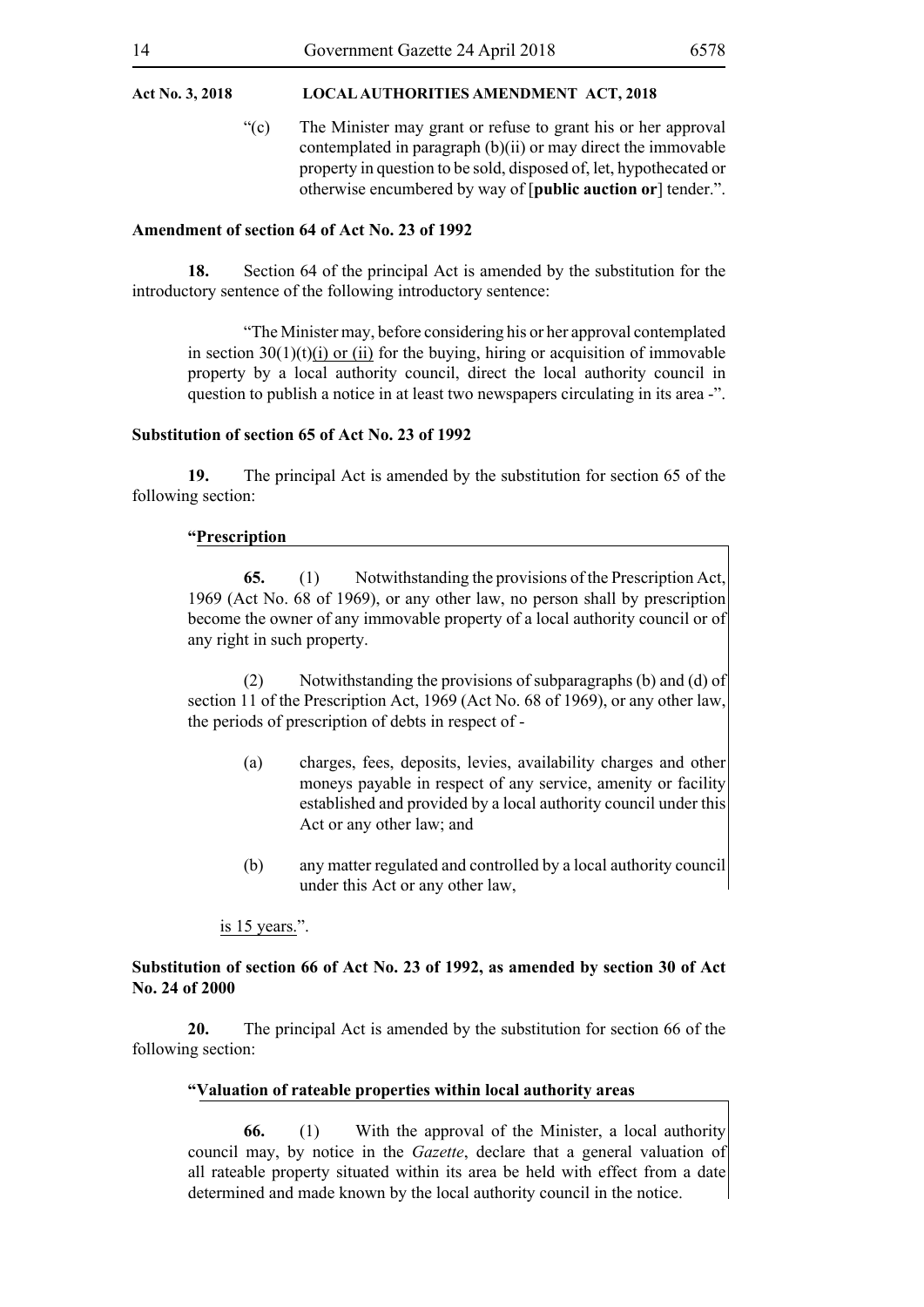(2) Notwithstanding subsection (1), but subject to subsection (4), the Minister, by notice in the *Gazette,* may declare that a general valuation of rateable properties shall be held -

- (a) in all local authority areas as soon as possible after the date specified in the notice; and
- (b) thereafter, at intervals of not more than five years of the date so specified under paragraph (a),

with effect from a date determined and made known by a local authority council by notice in the *Gazette*.

(3) There shall be an interim valuation of any rateable property in any local authority area to be held on a date during any period of five years referred to in subsection (2) as may be determined by the local authority council at its own motion or when directed by the Minister by notice in writing to a local authority council.

(4) Notwithstanding subsection (2), the Minister may exclude any local authority council from holding, in terms of that subsection, a general valuation of rateable properties within its area, subject to such local authority council causing a general valuation to be held -

- (a) at intervals of not more than five years as from the date determined by the Minister in terms of that subsection; and
- (b) with effect from a date to be determined and made known by the local authority council by notice in the *Gazette.*

(5) The provisions of this Act relating to a general valuation shall apply with the necessary changes to an interim valuation of any rateable property.

(6) An interim valuation shall be done in respect of the following rateable properties -

- (a) whenever new improvements have been erected to a property contained in the main valuation roll;
- (b) whenever additions or alterations have been effected to improvements contained in the main valuation roll;
- (c) whenever improvements contained in the main valuation roll, or a portion thereof, have been demolished;
- (d) whenever a property or part thereof is not contained in the main valuation roll;
- (e) whenever a property has been subdivided or consolidated after being included in the main valuation roll;
- (f) whenever a property included in the main valuation roll was rezoned or granted a consent use in terms of a town planning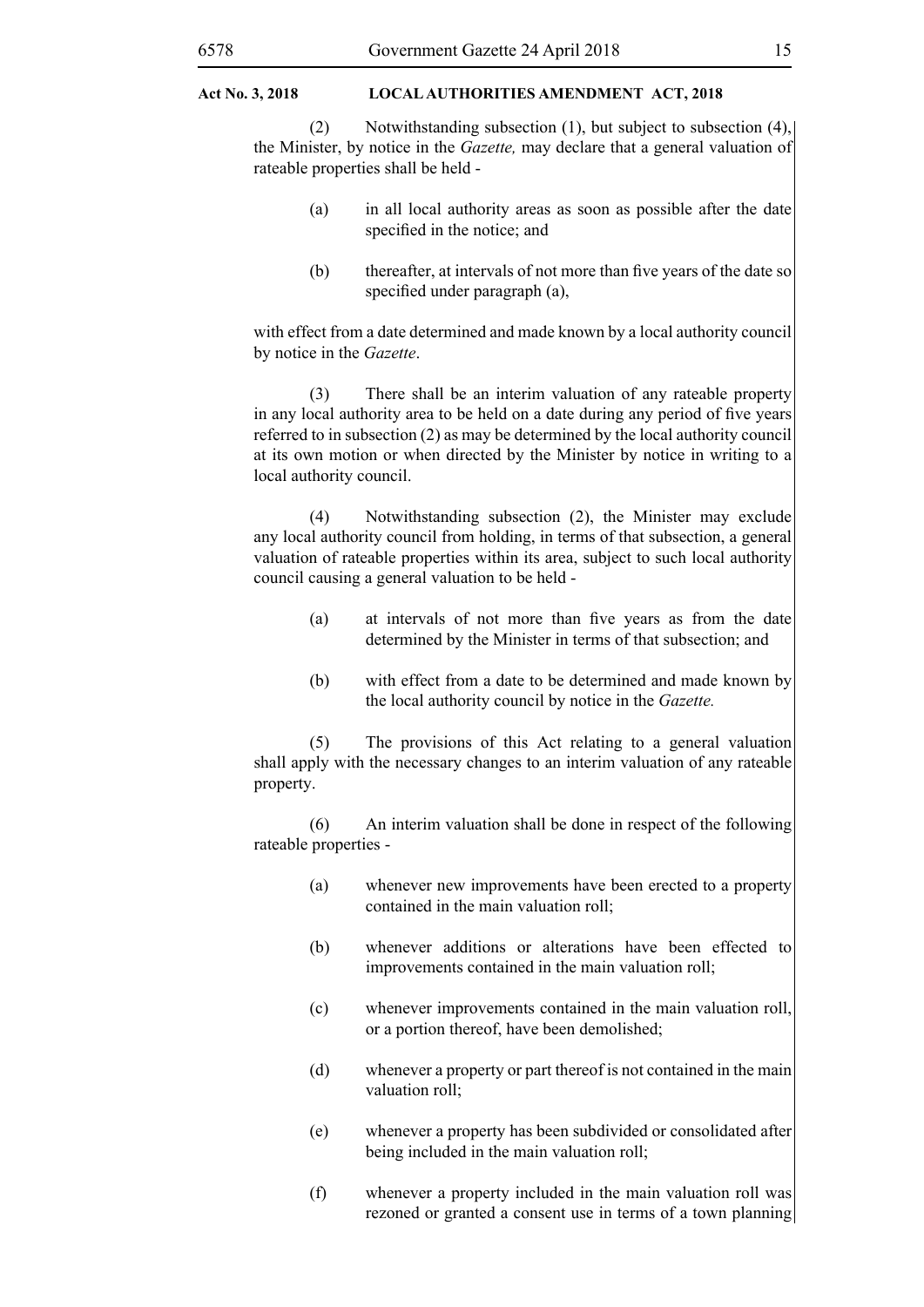scheme promulgated in terms of the Town Planning Ordinance, 1954 (Ordinance No. 18 of 1954);

- (g) whenever a property was substantially incorrectly valued as it is contained in the main valuation roll; or
- (h) whenever there is good cause to revalue a property contained in the main valuation roll.

(7) The valuation date of an interim valuation shall be the same as that of the immediately preceding general valuation.".

#### **Amendment of section 67 of Act No. 23 of 1992 as amended by section 31 of Act No. 24 of 2000**

- **21.** Section 67 of the principal Act is amended by –
- (a) the substitution for subsection  $(1)$  of the following subsection:

"(1) When a general valuation or interim valuation of all rateable properties is required to be held in terms of section 66, a local authority council shall, on such terms and conditions as may be determined by it, appoint a [**fit and proper**] person as a valuer who shall be responsible for the valuation of all rateable property within its area and the preparation of a provisional valuation roll containing –

- (a) a description of every such rateable property;
- (b) the name of its owner;
- (c) its size and extent;
- (d) its total value, showing separately the value of the land and the value of any improvements effected on such land." and
- (b) the insertion after subsection (1) of the following subsection:

"(1A) The appointment of a valuer for a general valuation may include his or her appointment for any interim valuation done between that general valuation and the next general valuation.".

#### **Amendment of section 70 of Act No. 23 of 1992, as amended by section 33 of Act No. 24 of 2000**

**22.** Section 70 of the principal Act is amended by the substitution for the introductory sentence of paragraph (b) of subsection (6) of the following introductory sentence:

"(b) may, after having considered all matters pertaining to any valuation contained in the provisional valuation roll or any property which were omitted from the previous main valuation roll or in respect of which an error had been made or which has become rateable in terms of section  $73(1A) -$ ".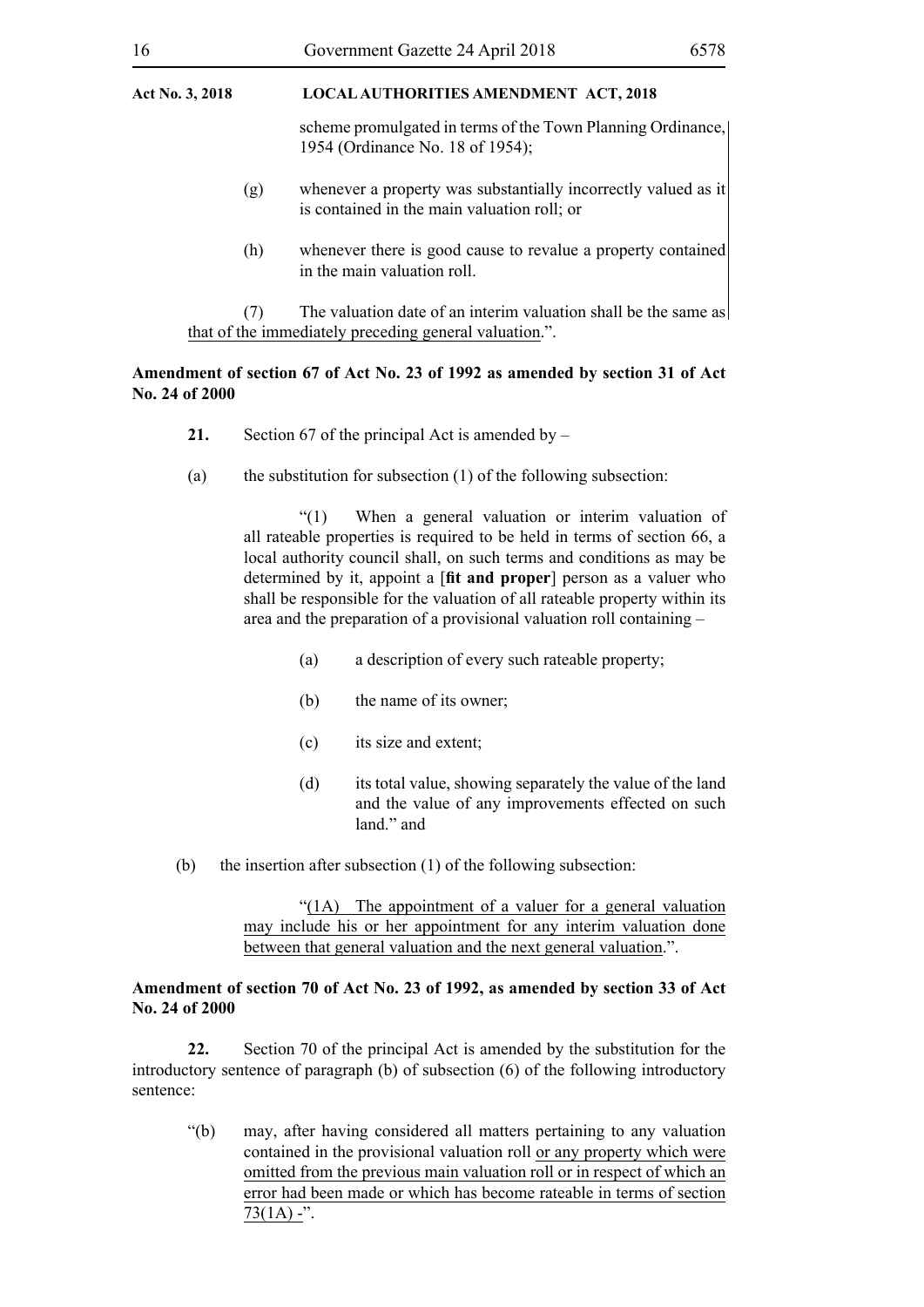#### **Substitution of section 78 of Act No. 23 of 1992, as amended by section 7 of Act No. 35 of 1994, section 39 of Act No. 24 of 2000 and section 14 of Act No. 17 of 2002**

**23.** The principal Act is amended by the substitution for section 78 of the following section:

#### **"Transfer of rateable properties**

**78**. Subject to the provisions of section 89(4) of the Insolvency Act, 1936 (Act No. 24 of 1936) the registrar of deeds shall not register a transfer of any immovable property situated within a local authority area, unless there is produced to him or her -

- (a) in the case of a registration of transfer in terms of the Deeds Registries Act, 1937 (Act No. 47 of 1937), or when a development scheme is to be registered or a registration of a transfer of a sectional title deed for a sectional title unit as defined in section 1 of the Sectional Title Act, 2009 (Act No. 2 of 2009), is to be effected, a conveyancer's certificate; or
- (b) in the case of a registration of transfer in terms of the Registration of Deeds in Rehoboth Act, 1976 (Act No. 93 of 1976), the document referred to in section 48 of that Act,

certifying -

- $(i)$  that -
	- (aa) all rates leviable in respect of such immovable property in terms of this Act, and all the fees, charges and other moneys due to the local authority council in respect of any service, amenity or facility supplied to such property in terms of this Act, inclusive of any availability charge and minimum charge provided for in section  $30(1)(u)$  has been paid; and
	- (bb) a building compliance certificate by the relevant local authority has been issued, unless the immovable property is unimproved; or
- (ii) that such immovable property is not contained in the main valuation roll, a provisional valuation roll or any other register held by the local authority council.".

#### **Amendment of section 83 of Act No. 23 of 1992, as amended by section 41 of Act No. 24 of 2000**

**24.** Section 83 of the principal Act is amended by the substitution for the closing sentence after paragraph (b) of subsection (1) of the following closing sentence:

"which statements shall be submitted by the chairperson of the local authority council concerned to the local authority council for its adoption and subsequent approval by the Minister.".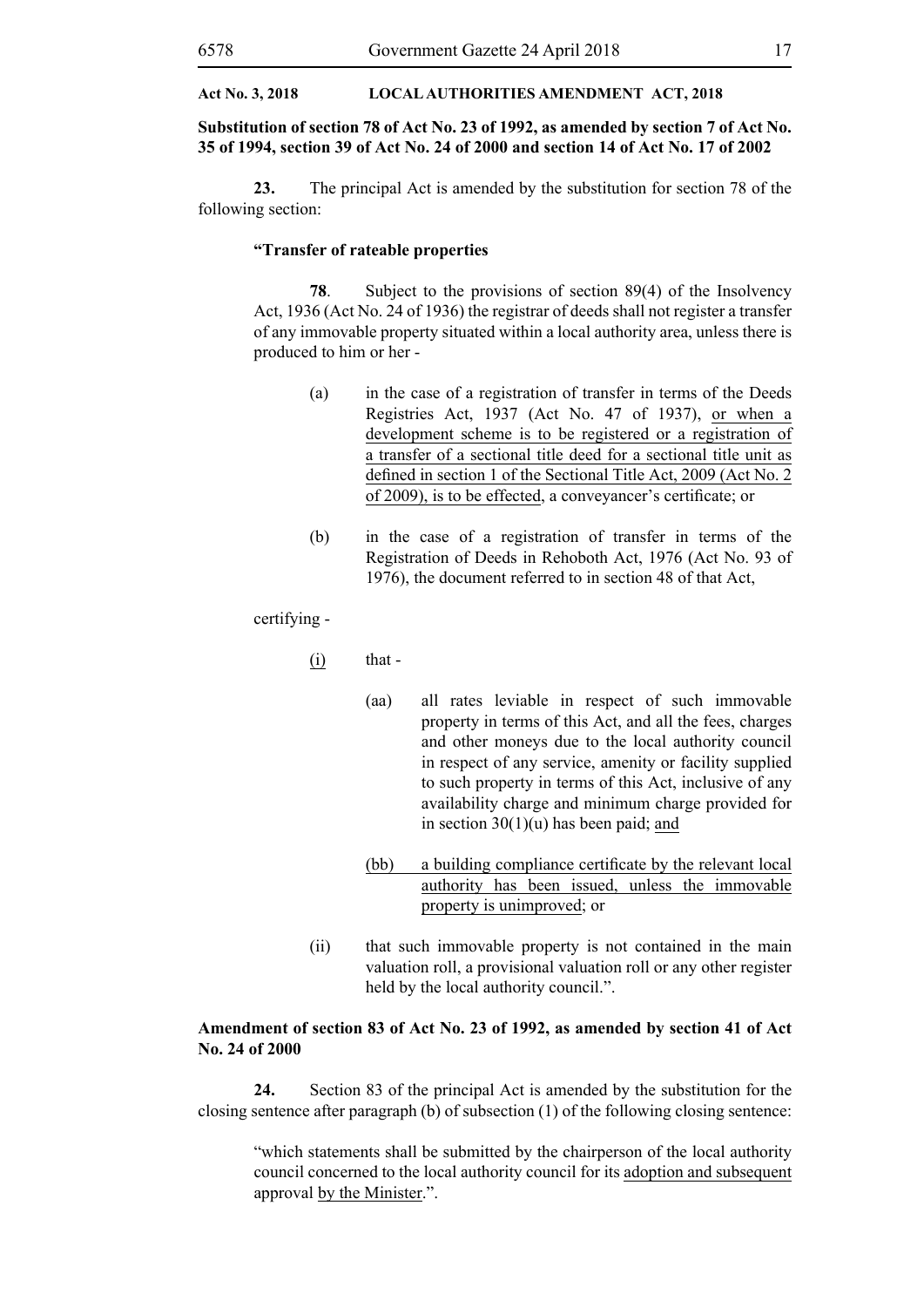#### **Substitution of section 88 of Act No. 23 of 1992**

**25.** The principal Act is amended by the substitution for section 88 of the following section:

#### **"Public meetings for purposes of discussion of matters of public interest**

**88.** (1) Subject to subsection (1A), the chairperson of a local authority council **-**

- (a) shall convene at least three public meetings annually; and
- (b) shall convene, a meeting to which the public is invited for purposes of discussion of any matter of public interest contemplated in subsection (1A).
- (1A) A meeting referred to in subsection (1) shall be convened by way of -
	- (a) a public notice in any newspaper circulating within the local authority area; and
	- (b) such other manner calculated to reach as many members of the public as possible,

for purposes of discussion of any matter of public interest set out in the notice, and shall be held on such date and at such time and public place within the local authority area as may be determined by the chairperson and set out in the notice.

- (1B) The chairperson -
- (a) may determine the agenda of the meeting;
- (b) shall state in the public notice that any person who intends to discuss any other issue at the meeting, shall notify the chairperson in writing thereof at least 7 days prior to the date of the meeting.

(2) For purposes of subsection (1) any matter relating to the promotion, opposition or discussion of the election of any person as a member of the local authority council shall be deemed not to be a matter of public interest.

(3) Any costs incurred by the chairperson of a local council in convening a meeting in terms of subsection (1) shall be paid out of the funds of the local authority council.".

#### **Amendment of section 91 of Act No. 23 of 1992, as amended by section 50 of Act No. 24 of 2000**

**26.** Section 91 of the principal Act is amended by the substitution for paragraph (b) of subsection (3) of the following paragraph: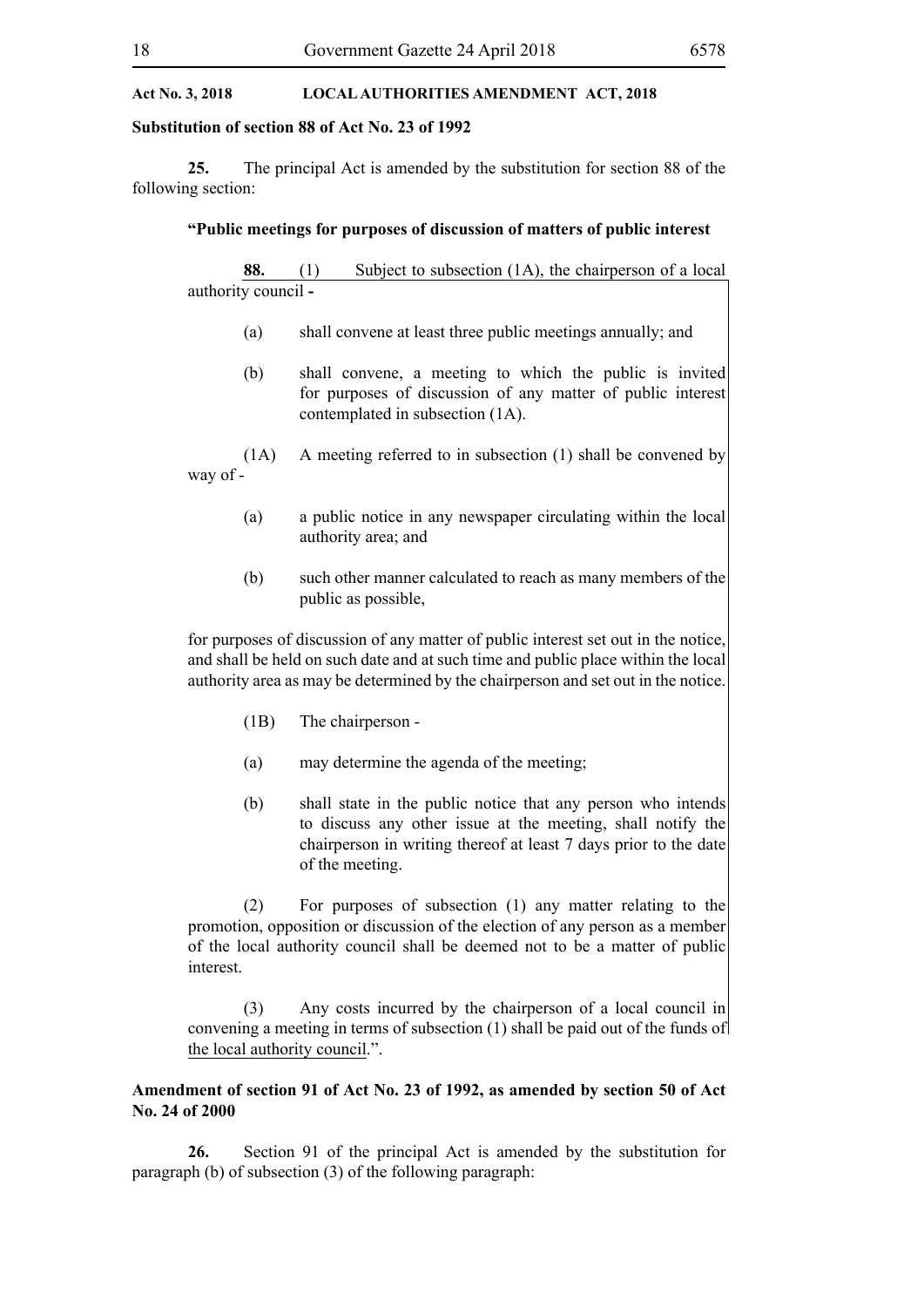"(b) Any person who contravenes or fails to comply with the provisions of paragraph (a) [**shall be guilty of**] commits an offence and on conviction is liable to a fine not exceeding [**N\$2 000**] N\$5 000 or to imprisonment for a period not exceeding [**six]** 12 months, but in the case of a continuing offence is liable to an additional fine not exceeding N\$500 for every day upon which the contravention or failure continues.".

#### **Amendment of section 92 of Act No. 23 of 1992, as substituted by section 45 of Act No. 24 of 2002 and amended by section 17 of Act No. 17 of 2002**

**27.** Section 92 of the principal Act is amended by the substitution for subsection (1) of the following subsection:

#### "(1) If [**, in the case of a local authority council other than the municipal council of a municipality referred to in Part I of schedule 1,**] the Minister is satisfied -

- (a) that a local authority council is unable to exercise the powers and perform the duties and functions by law conferred and imposed on such council;
- (b) on account of a report by the Auditor-General after conducting an ordinary audit or conducting an audit at the request of the Minister -
	- (i) that [**the**] a local authority council is unable to meet its financial commitments; or
	- (ii) that no proper control is exercised over the assets and liabilities of [**the**] a local authority council; or
- (c) that [**the**] a local authority council does not comply with the requirements of section  $14(1)(a)$  in relation to the holdings of meetings,

the Minister may by notice in writing, after having given such local authority council an opportunity to submit representations to him or her, instruct such local authority council to take such steps in order to rectify the issues concerned, within the period of time and in accordance with any details and directives, as specified in the notice.".

#### **Amendment of section 94 of Act No. 23 of 1992, as amended by section 48 of Act No. 24 of 2002 and amended by section 18 of Act No. 17 of 2002**

- **28.** Section 94 of the principal Act is amended -
- (a) by the deletion of paragraph (ar) of subsection (1).
- (b) by the addition of the following paragraph after paragraph (au) of subsection (1):
	- " $(av)$  subject to the Water Act, 1956 (Act No. 54 of 1956), the prohibition, regulation, control and restriction of any act or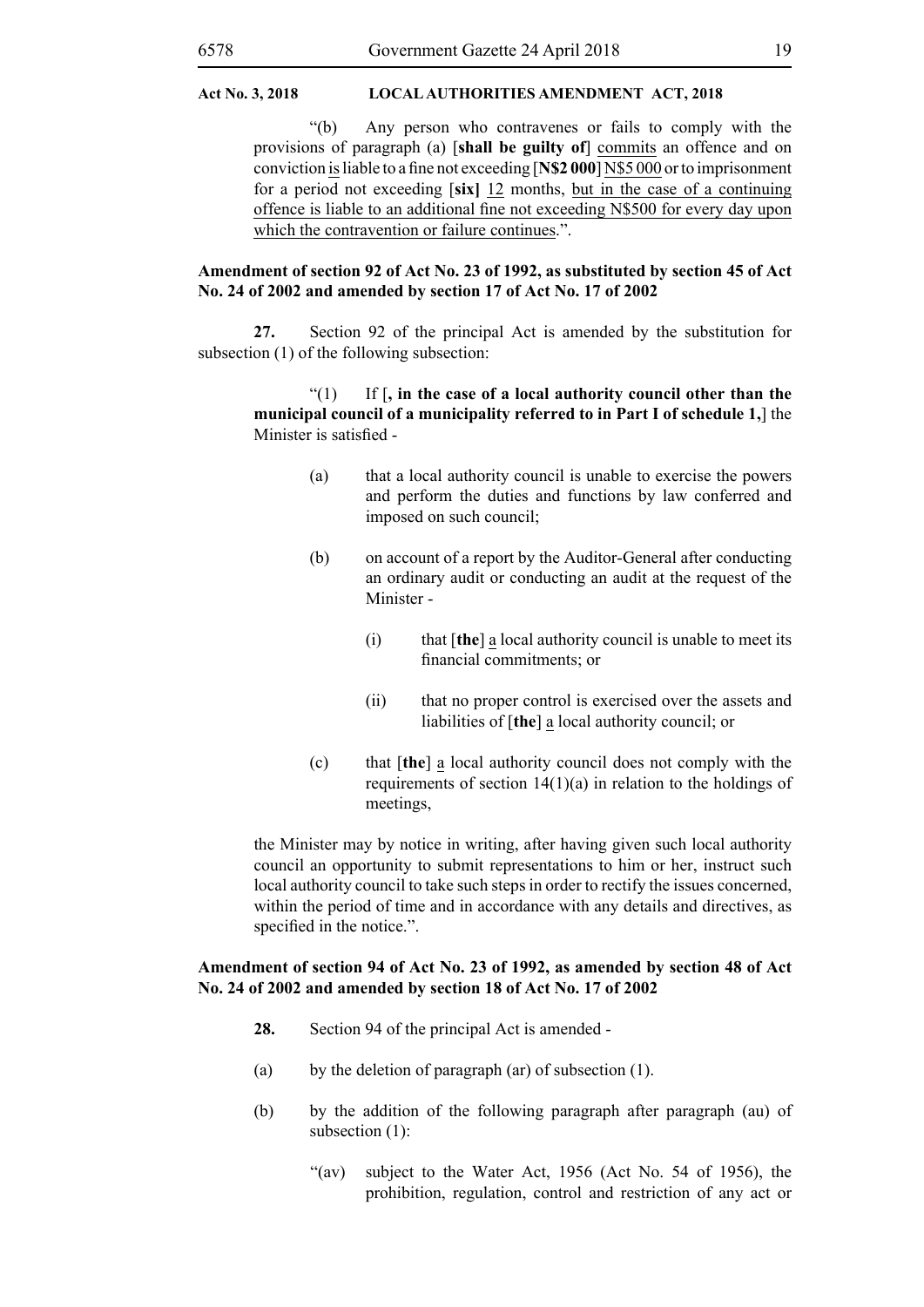omission that may result in any substance, material, gas or fluid reaching any groundwater;"; and

(c) by the substitution for subsection (4) of the following subsection:

"(4) A regulation made under subsection (1) or (2) may in respect of any contravention thereof or a failure to comply therewith prescribe a penalty not exceeding a fine of [**N\$2 000**] N\$10 000 or imprisonment for a period not exceeding [**six months**] two years, but in the case of a continuing offence, an additional fine not exceeding N\$500 for every day upon which the contravention or failure continues.".

#### **Amendment of section 94A of Act No. 23 of 1992, as inserted by section 49 of Act No. 24 of 2000**

- **29.** Section 94A of the principal Act is amended -
- (a) by the substitution for paragraphs (e) and (f) of subsection (1) of the following paragraphs:
	- "(e) the delegation of powers and the assignment of duties or functions by any staff member of a local authority council, including the procedures relating thereto;
	- (f) the suspension and discharge of staff members;"; and
- (b) by the addition after paragraph (f) of the following paragraphs:
	- "(g) the valuation of rateable property by valuers and valuation courts and the procedures to be followed at valuation courts; and
	- (h) any other matter which the Minister may consider expedient to prescribe in order to attain the objects of this Act.".

#### **Substitution of section 96 of Act No. 23 of 1992**

**30.** The principal Act is amended by the substitution for section 96 of the following section:

#### **"Short title and commencement**

**96.** (1) This Act shall be called the Local Authorities Act, 1992, and shall come into operation on a date [**to be fixed**] determined by the Minister by notice in the *Gazette*.

(1A) Despite Government Notice No. 118 of 31 August 1992, section 94(5) is deemed to have come into operation on 1 April 2018.

(2) Different dates may be fixed under subsection (1) in respect of different provisions of this Act.